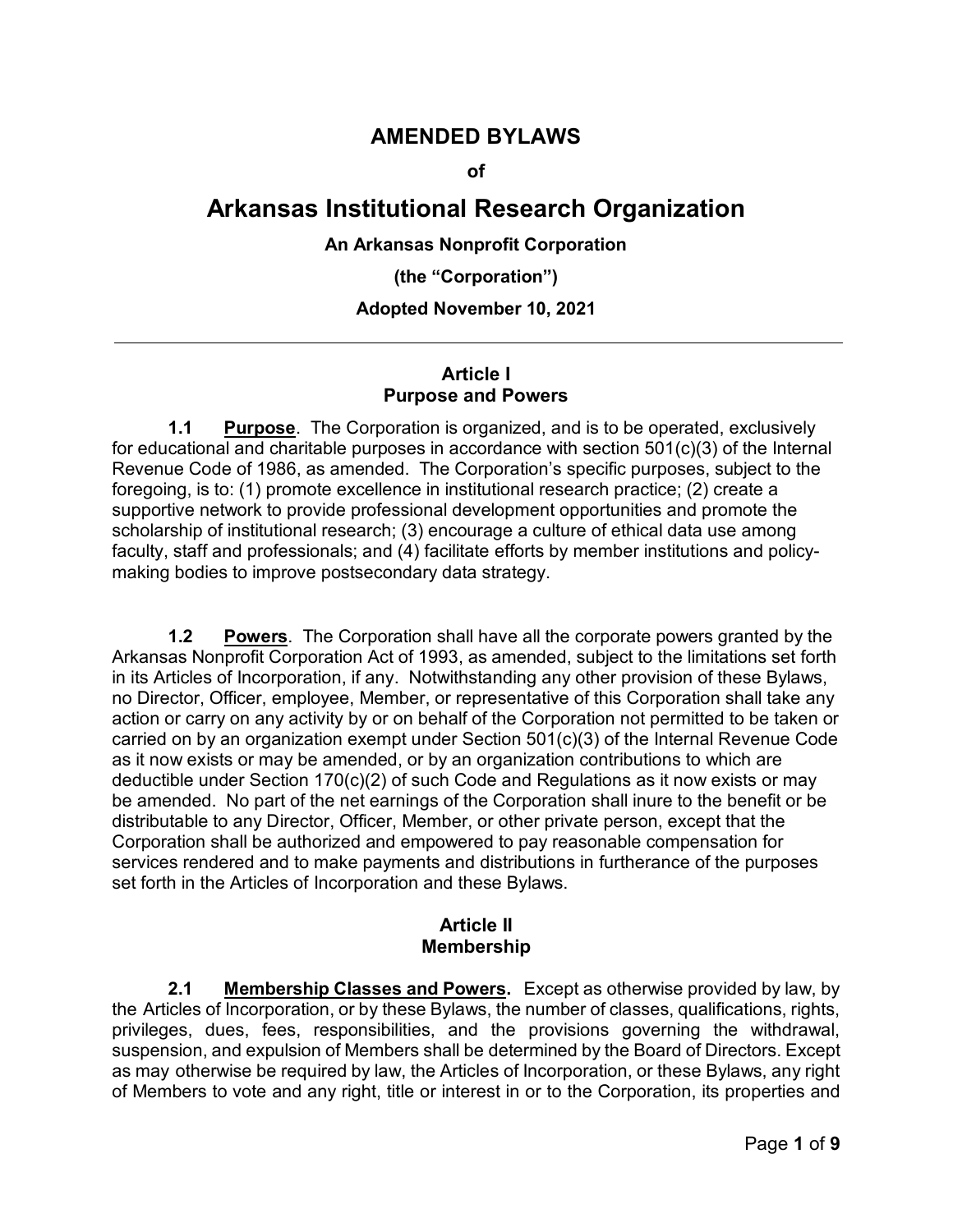franchises, shall cease and divest upon termination of Membership, except that liability of a Member for sums due the Corporation shall survive such termination unless otherwise expressly provided by the Board of Directors.

# **2.2 Eligibility for Membership.**

- (a) **Institutional Membership**. The following will be eligible for Institutional Membership in the Corporation, subject to any additional standards which may be set by the Board of Directors: individuals affiliated with the Arkansas Division of Higher Education or any higher education institution recognized by the Arkansas Higher Education Coordinating Board.
- (b) **Non-Voting Membership**. The following will be eligible for Non-Voting Membership in the Corporation, subject to any additional standards which may be set by the Board of Directors: any person with responsibility or interest related to institutional research at a higher education institution or agency operating in Arkansas that is not the Arkansas Division of Higher Education or any higher education institution recognized by the Arkansas Higher Education Coordinating Board may become a non-voting member of the Corporation.

## **2.3 Dues.**

- (a) **Institutional Membership Dues.** Annual membership dues for Institutional Membership shall be determined by the Board of Directors. A single amount shall cover up to three individuals affiliated with an eligible institution or organization. Additional members may be added at a rate determined by the Board of Directors. The individuals may be changed at any time by notifying the Treasurer. Payment of Institutional Membership dues shall provide membership to those eligible for membership for the duration of the fiscal year when payment was received by the Board of Directors.
- (b) **Non-Voting Membership Dues.** Annual Membership dues for Non-Voting Members shall be determined by the Board of Directors. Payment of Annual Membership dues shall provide membership to those eligible for membership for the duration of the fiscal year when payment was received by the Board of Directors. Payment of Non-Voting Membership dues shall provide membership to those eligible for membership for the duration of the fiscal year when payment was received by the Board of Directors.

**2.4 Voting Rights.** Except as otherwise provided in these Bylaws, each Institutional Member that is affiliated with the Arkansas Division of Higher Education or a higher education institution recognized by the Arkansas Higher Education Coordinating Board shall be entitled to one vote on each matter which Members have voting rights. No other Members shall have voting rights.

## **Article III Meeting of Members**

**3.1 Time and Place of Annual Membership Meeting.** The annual meeting of the Members will be held each year at a time and place established by the Board of Directors,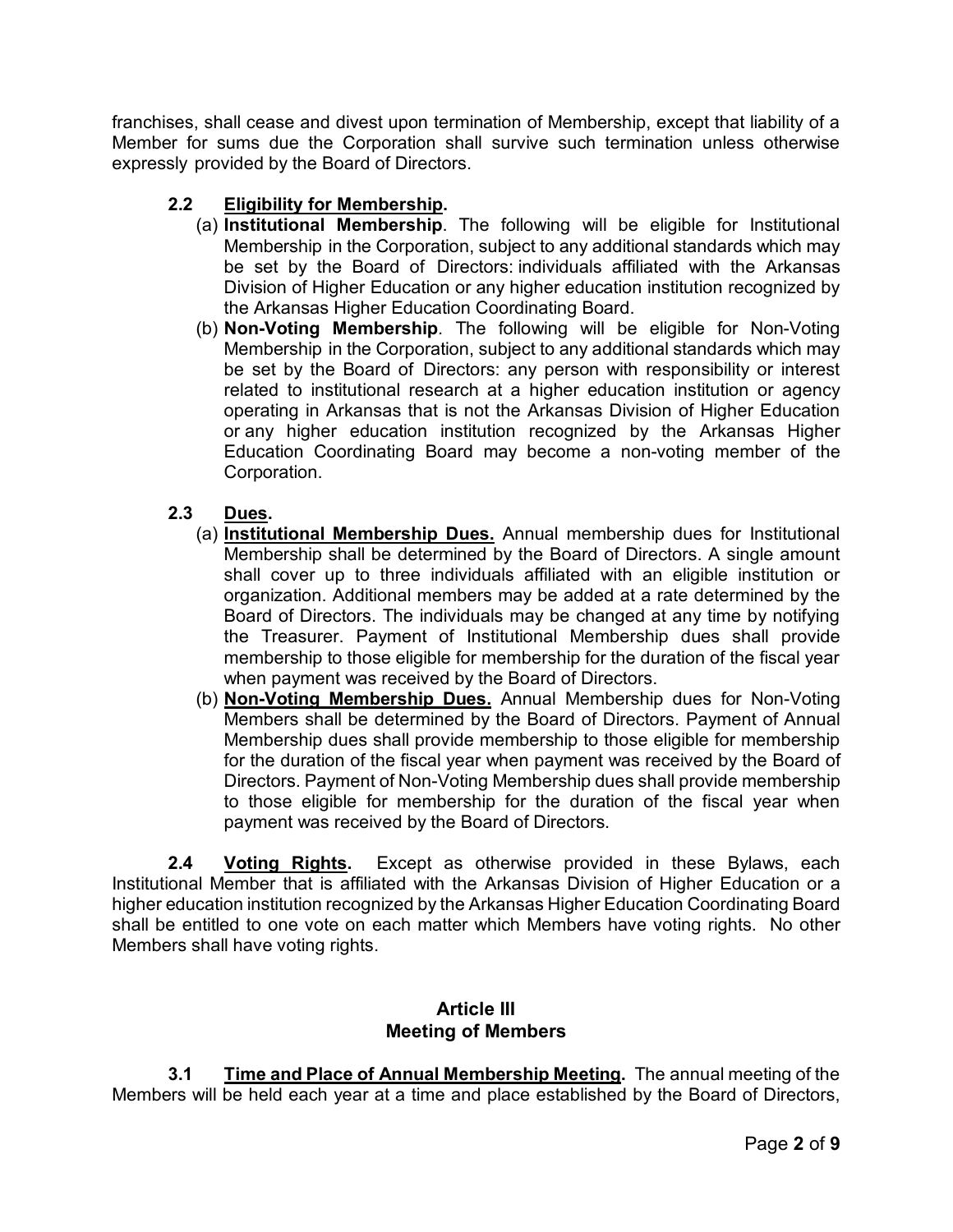with a minimum of thirty (30) days written notice to all Members.

**3.2 Business to be conducted at the Annual Membership Meeting.** The following business or reports may be conducted or presented at the Annual Membership Meeting:

- (a) **Election of Directors.** Elections of Directors to serve on the Board of Directors, unless elections are otherwise held by written ballot in accordance with these Bylaws.
- (b) **Financial Report**. The most recent year's activities and financial report will be presented to the membership.
- (c) **Business Plan.** The upcoming year's business plan describing the activities of the Corporation will be presented to the membership.
- (d) **Any Other Matter Requiring Member Approval.** Action by the voting Members on any other matter requiring Member approval or on which the Board requests Member advice or approval may occur, subject to proper notice under Arkansas law.

**3.3 Special Meetings of the Members.** Special meetings of the Members may be called by the Board of Directors or upon written request/petition of at least one fifth of the voting Members who shall state in writing to the Board of Directors the purpose of such meeting.

**3.4 Quorum.** Twenty percent (20%) of the number of voting Members then in good standing present in person or by proxy shall constitute a quorum for the transaction of any business. If at any meeting of the Members there is less than a quorum present, a majority of those present may adjourn the meeting, without further notice, until a quorum is obtained.

**3.5 Proxies.** At any meeting of the Members, a Member entitled to vote may do so by proxy. To do so, the Member shall execute a written statement designating its agent as its voting proxy, and the agent shall present the written statement to the Board before being entitled to cast a valid vote.

**3.6 Action by Written Ballot.** Any action requiring Member approval that may be taken at a meeting of the Members may be taken without a meeting if the Corporation delivers a written ballot to every Member entitled to vote on the matter and conducts the vote in accordance with Arkansas law.

## **Article IV Board of Directors**

**4.1 Number of Directors.** The Corporation shall have a Board of Directors consisting of at least four (4). The Board may increase the number of Directors serving on the Board.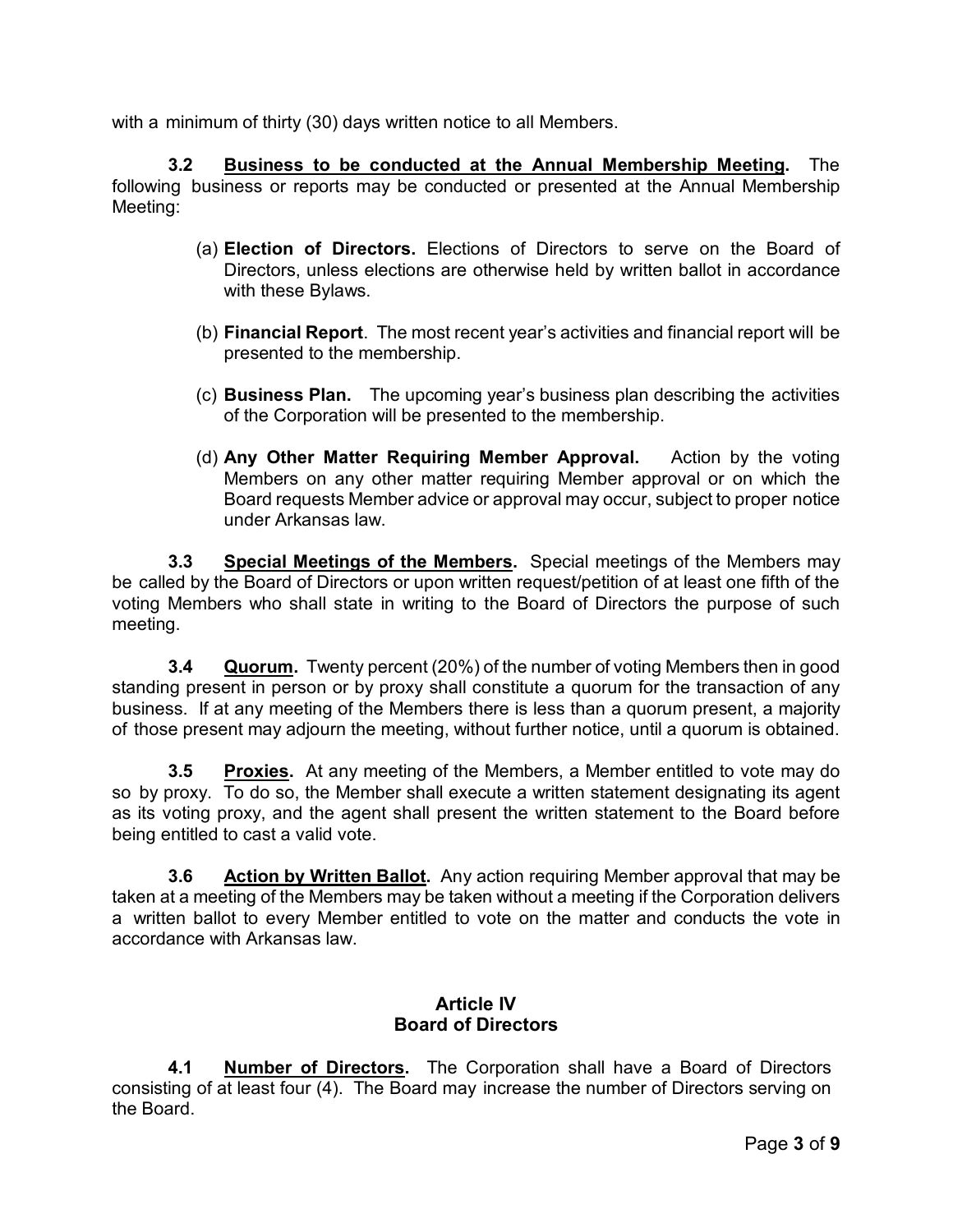**4.2 Powers.** Except as otherwise provided by law, all corporate powers are exercised by or under the authority of the Board and the affairs of the Corporation are managed under the direction of the Board.

**4.3 Terms.** All Directors will be elected to serve one-year (1) terms, except for the President-Elect who will serve a two-year (2) term with the first year as President-Elect then a second year as President; provided, however, that the term may be extended until a successor has been elected. The term of a Director elected by the Membership may not be shortened by the Board.

**4.4 Nomination and Election of Directors**. Each year the President shall appoint a Board Nominating Committee comprised of three Members. Nominations for Directors shall be submitted by members in writing to the Board Nominating Committee not less than thirty (30) days prior to the Annual Membership Meeting. The recommendations of the Board Nominating Committee shall be submitted to the general membership at least ten (10) days prior to the Annual Membership Meeting. Election of Directors shall be conducted in conjunction with the Annual Membership Meeting. Nominations may also be made from the floor at the Annual Membership Meeting. The elections shall be conducted at the Annual Membership Meeting by secret ballot or by any other method allowed under Arkansas law. Only registered members of AIRO attending the annual business meeting will cast ballots for the proposed officers, those selected by a simple majority will take office at the conclusion of the annual meeting.

**4.5 Vacancies.** The Board of Directors may fill vacancies due to resignation, death, or removal of a Director or may appoint new Directors to fill a previously unfilled Board position, subject to the maximum number of Directors under these Bylaws.

- (a) **Unexpected Vacancies.** Vacancies in the Board of Directors due to resignation, death, or removal shall be filled by the Board for the balance of the term of the Director being replaced.
- (b) **Filling Previously Unfilled Positions.** Each Director appointed by the Board between the Annual Meeting of the Membership to add a Director to a previously unfilled Board position shall stand for election for the balance of the term with the next slate of candidates presented to the Membership for election under these Bylaws.

#### **4.6 Board of Directors Meetings.**

- (a) **Regular Meetings**. The Board of Directors shall have a minimum of one (1) regular meetings each calendar year at times and places determined by the Board. Regular meetings of the Board may be held without further notice; however the Board President shall use best efforts to send an electronic or written reminder of regular meetings a minimum of ten days before the meeting.
- (b) **Special Meetings**. Special meetings of the Board may be called by the President, by any two members of the Board of Directors, or by 25 percent of the Directors.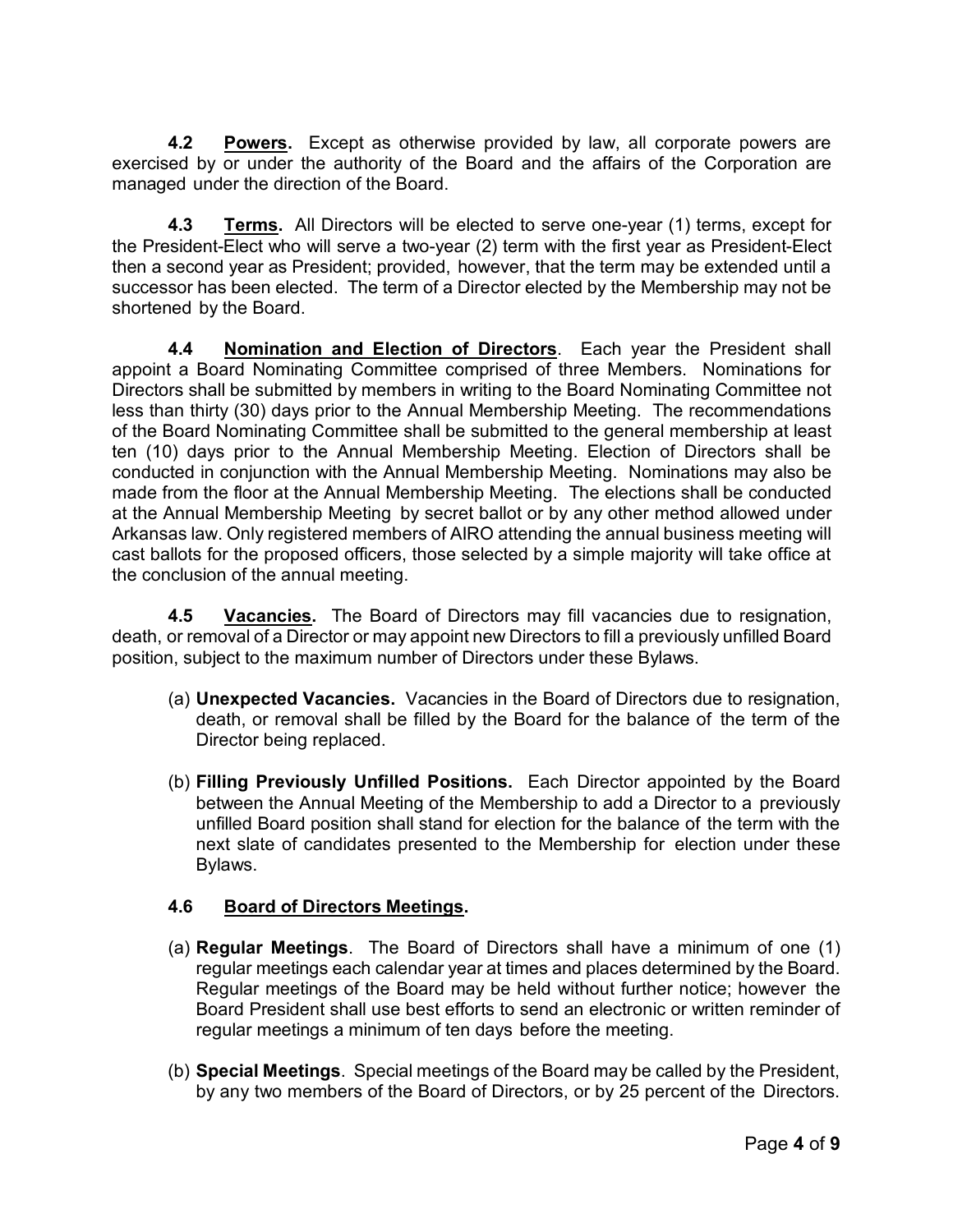A special meeting must be preceded by at least 2 days' notice to each Director of the date, time, and place, but not the purpose, of the meeting.

- (c) **Notice of Board Meetings**. Notice of a regular or special meeting must be given to each Director either personally, by U.S. mail, or e-mail at his or her address as shown by the records of the Corporation. If e-mailed, a notice shall be deemed delivered when an electronic notice of delivery is returned to the sender of the notice. If mailed, a notice shall be deemed delivered at the earliest of (i) five days after deposited in the mail, addressed to the Director, with postage prepaid, (ii) the date shown on the return receipt if sent by registered or certified mail and the receipt is signed by or on behalf of the Director, or (iii) the date received.
- (d) **Special Notice Provisions**. If a purpose of the meeting is to consider (i) an amendment to the Articles of Incorporation, (ii) a plan of merger, (iii) the sale, lease, exchange, or disposition of all or substantially all of the Corporation's property, or (iv) the dissolution of the Corporation, then a notice must be given to each Director at least seven (7) days before the meeting stating the purpose, and the notice must be accompanied by a copy of or summary of the proposed amendment, plan of merger, transaction for the disposition of property, or proposed dissolution.
- (e) **Waiver of Notice**. Any Director may waive notice of any meeting, in accordance with Arkansas law.

#### **4.7 Manner of Acting.**

- (a) **Quorum.** A majority of the Directors in office immediately before a meeting shall constitute a quorum for the transaction of business at that meeting of the **Board**
- (b) **Vote.** The act of the majority of the voting Directors present at a meeting at which a quorum is present shall be the act of the Board, unless otherwise specified in these Bylaws or required by law. Each Director shall have one vote.
- (c) **No Proxy Voting.** Directors may not vote or sign Board resolutions or consents by proxy.
- (d) **Participation.** Directors may participate in a regular or special meeting through the use of any means of communication by which all Directors participating may simultaneously hear each other during the meeting, including in person or by telephonic conference call.

**4.8 Action Without Meeting.** Any action required or permitted to be taken at a meeting of the Board may be taken without a meeting if a consent in writing setting forth the action so taken shall be signed by all of the Directors entitled to vote with respect to the subject matter thereof. Such action may be taken by e-mail. Such consent shall have the same effect as a unanimous vote and shall be placed in the minute book by the Secretary.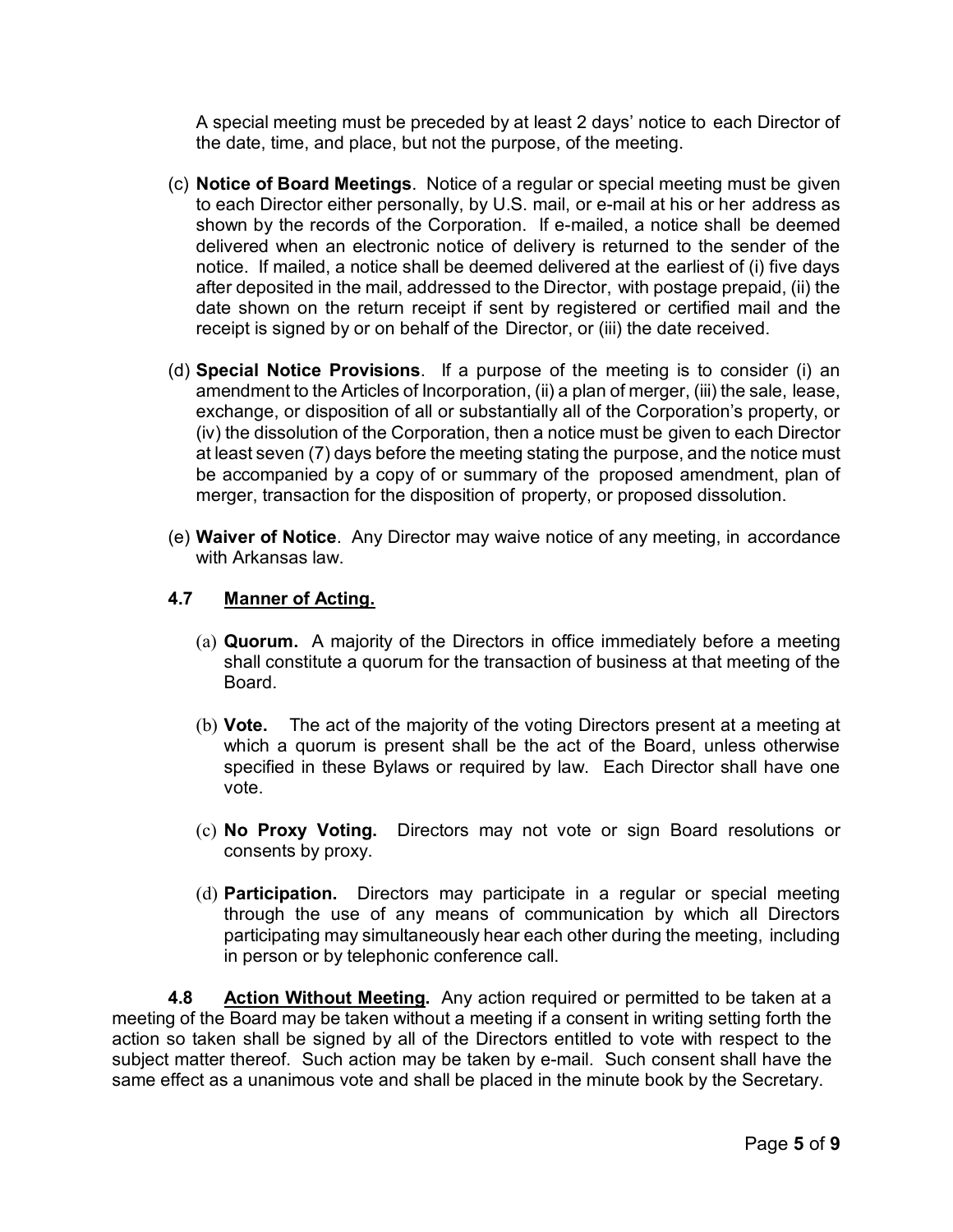**4.9 Qualifications of Directors.** In order to be eligible as a Director on the Board of Directors, the individual must be at least 18 years of age and a representative of a Member in good standing.

**4.10 Compensation for Board Service.** Directors shall receive no compensation for carrying out their duties as Directors. The Board may adopt policies providing for reasonable reimbursement of Directors for expenses incurred in conjunction with carrying out Board responsibilities, such as travel expenses to attend Board meetings.

**4.11 Compensation for Professional Services by Directors.** Directors are not restricted from being remunerated for professional services provided to the Corporation. Such remuneration shall be reasonable and fair to the Corporation and must be reviewed and approved in accordance with the Board Conflict of Interest policy and state law.

## **Article V Officers**

**5.1 Officers.** The Officers of the AIRO Board of Directors shall consist of a President, a President-Elect, a Secretary, and a Treasurer. Each Officer shall have the authority and shall perform the duties set forth in these Bylaws or by resolution of the Board or by direction of an Officer authorized by the Board to prescribe the duties and authority of other Officers. One person may hold two or more Officer positions, but no Officer may act in more than one capacity where action of two or more Officers is required.

**5.2 Term of Office.** Each Officer shall serve a one-year term of office. Unless elected to fill a vacancy in an Officer position, each Officer's term of office shall begin upon the adjournment of the Annual Board Meeting at which elected and shall end upon the adjournment of the Annual Board Meeting during which a successor is elected.

**5.3 Removal and Resignation.** The Board of Directors may remove an Officer at any time, with or without cause. Any Officer may resign at any time by giving written notice to the Corporation without prejudice to the rights, if any, of the Corporation under any contract to which the Officer is a party. Any resignation shall take effect at the date of the receipt of the notice or at any later time specified in the notice, unless otherwise specified in the notice. The acceptance of the resignation shall not be necessary to make it effective.

**5.4 President.** The President shall lead the Board of Directors in performing its duties and responsibilities, including, if present, presiding at all meetings of the Board of Directors, and shall perform all other duties incident to the office or properly required by the Board of Directors.

**5.5 President-Elect.** In the absence of the President, the President-Elect shall perform the duties of the President. When so acting, the President-Elect shall have all the powers of and be subject to all the restrictions upon the President. The President-Elect shall have such other powers and perform such other duties prescribed for them by the Board of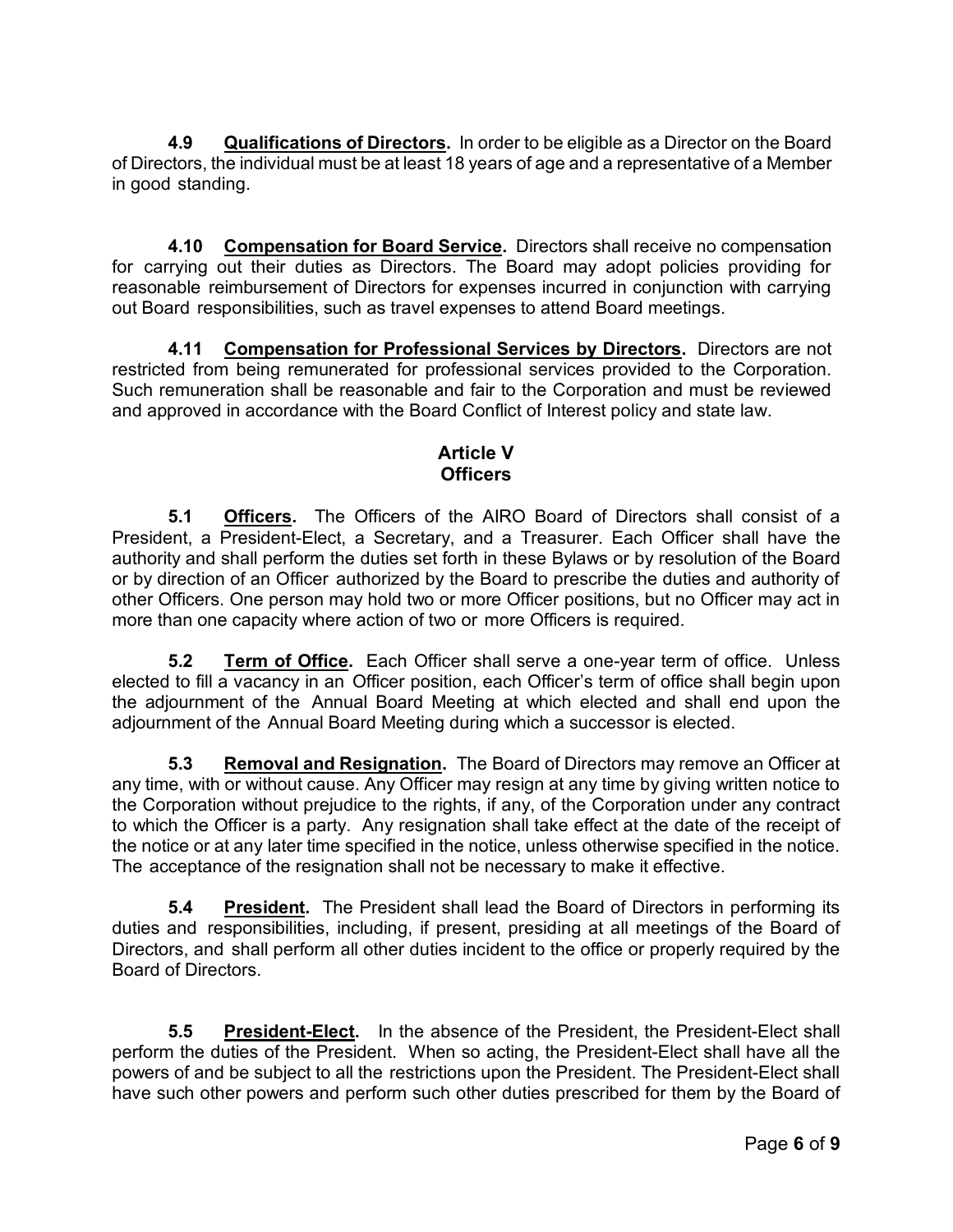Directors or the President.

**5.6 Secretary.** The Secretary shall keep or cause to be kept a book of minutes of all meetings and actions of Directors. The minutes of each meeting shall state the time and place that it was held and such other information as shall be necessary to determine the actions taken and whether the meeting was held in accordance with the law and these Bylaws. The Secretary shall cause notice to be given of all meetings of Members, Directors and committees as required by the Bylaws. The Secretary shall have such other powers and perform such other duties as may be prescribed by the Board of Directors or the President*.* The Secretary may appoint, with approval of the Board, an Institutional Member to assist in performance of all or part of the duties of the Secretary.

**5.7 Treasurer.** The Treasurer shall be the lead Director for oversight of the financial condition and affairs of the Corporation. The Treasurer shall oversee and keep the Board informed of the financial condition of the Corporation and of audit or financial review results. In conjunction with other staff or Officers with responsibility for maintaining the financial records of the Corporation, the Treasurer shall oversee budget preparation and shall ensure that appropriate financial reports, including an account of major transactions and the financial condition of the Corporation, are made available to the Board of Directors on a timely basis or as may be required by the Board of Directors. The Treasurer shall perform all duties properly required by the Board of Directors or the President. The Treasurer may appoint, with approval of the Board a qualified fiscal agent or Institutional Member to assist in performance of all or part of the duties of the Treasurer.

## **Article VI Additional Appointments**

**6.1 Webmaster.** A webmaster shall be appointed by the president to maintain an organizational website.

**6.2 Additional Appointments**. Additional appointments may be made by the president as needed.

## **Article VII Contracts, Loans, Checks, Deposits, and Gifts**

**7.1 Contracts.** The Board of Directors may authorize any officer or agent of the Corporation, in addition to the officers so authorized by these Bylaws, to enter into any contract or execute and deliver any instrument in the name of and on behalf of the Corporation, and such authority may be general or may be confined to specific instances.

**7.2 Borrowing.** No loan shall be contracted on behalf of the Corporation and no evidence of indebtedness shall be issued in its name unless authorized by a resolution of the Board of Directors. Such authority may be general or may be confined to specific instances.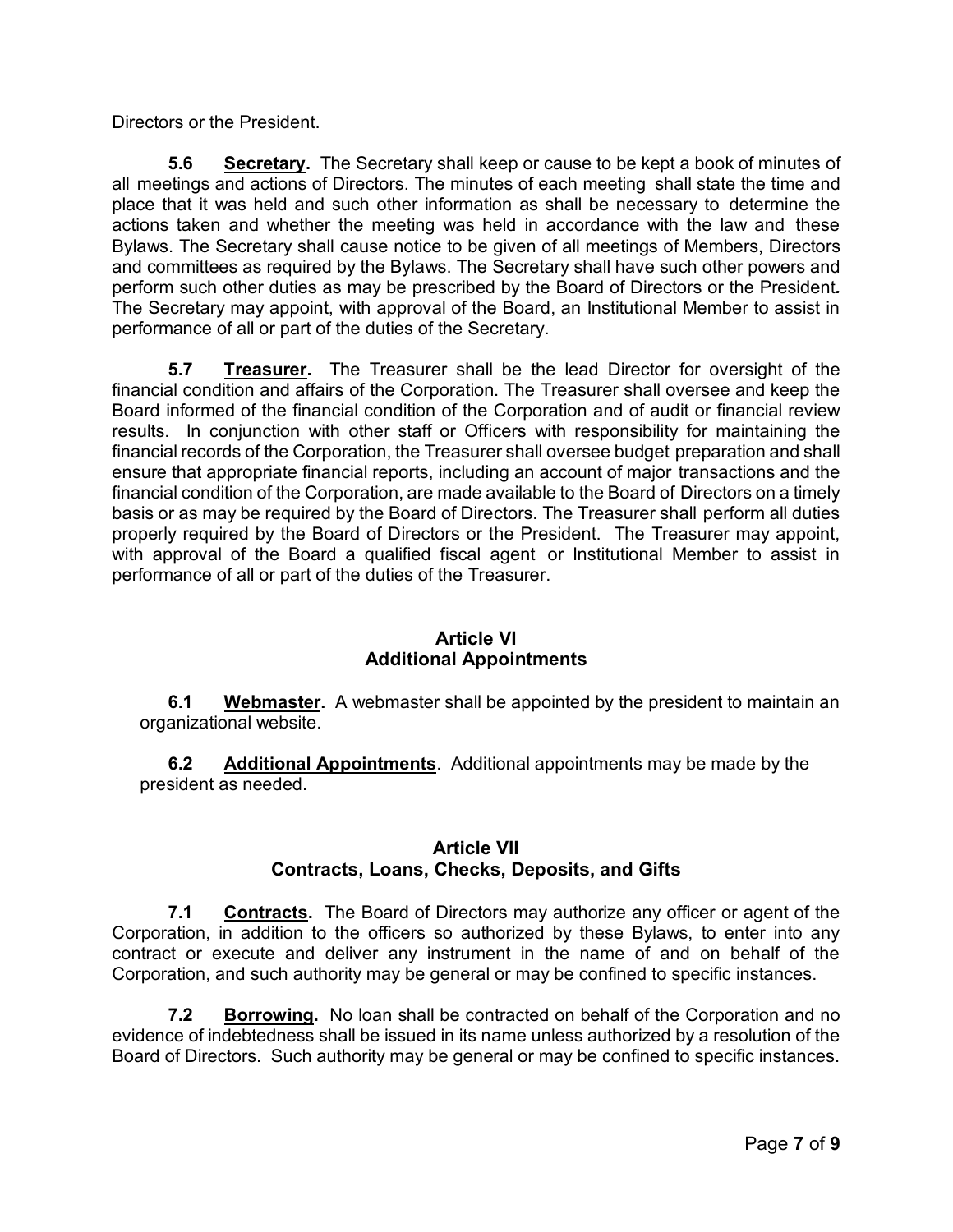**7.3 Deposits.** All funds of the Corporation shall be deposited promptly after receipt to the credit of the Corporation in such financial institutions as the Board of Directors may select by a majority vote.

**7.4 Gifts.** The Board of Directors may accept on behalf of the Corporation any contribution, gift, bequest or devise for the general purposes or for any specific purpose of the Corporation.

#### **Article VIII Miscellaneous**

**8.1 Books and Records.** The Corporation shall keep correct books and records of accounts and minutes of the proceedings of the Board of Directors and all committees. Copies of the minutes of the meetings of the Board of Directors shall be regularly distributed to each director. All books and records of the Corporation may be inspected by any director for any proper purpose at any reasonable time.

**8.2 Fiscal year.** The fiscal year of the Corporation shall begin on the first day of July and end on the last day of June.

#### **Article IX Indemnification and Insurance**

**9.1 Indemnification**. The Corporation may, by a two-thirds vote of the Board of Directors, indemnify every person who is or has been a director of officer of the Corporation and such persons' heirs and legal representatives, if such person is a party or is threatened with being made a party to any threatened, pending, or completed action, suit, or proceeding, whether civil, criminal, administrative, or investigative, including all appeals, by reason of the fact that such person is or was a director or officer of the Corporation, against expenses (including attorney's fees), judgments, decrees, fines, penalties, and amounts paid in settlement actually and reasonable incurred by such person in connection with such action, suit, or proceeding, if such person acted in good faith and in a manner he or she reasonably believed to be in, or not opposed to, the best interests of the Corporation, and with respect to any criminal action or proceeding, had no reasonable cause to believe his or her conduct was unlawful. The termination of any action, suit, or proceeding shall not of itself create a presumption that the person did not act in good faith or in a manner which he or she reasonable believed to be in, or not opposed to, the best interests of the Corporation or, with respect to any criminal action, suit, or proceeding, that he or she had reasonable cause to believe that his or her conduct was unlawful. The foregoing right to indemnification shall be in addition to rights to which any to which such director or officer may be entitled as a matter of law.

**9.2 Liability Insurance.** The Corporation may purchase and maintain insurance on its own behalf and on behalf of any person who is or was a director or officer of the Corporation, insuring the Corporation and such person against any liability asserted against such person and incurred by him or her in any capacity, or arising out of his or her status as such, whether or not the Corporation would have the power to indemnify such person against such liability under the provisions of these Bylaws or applicable law.